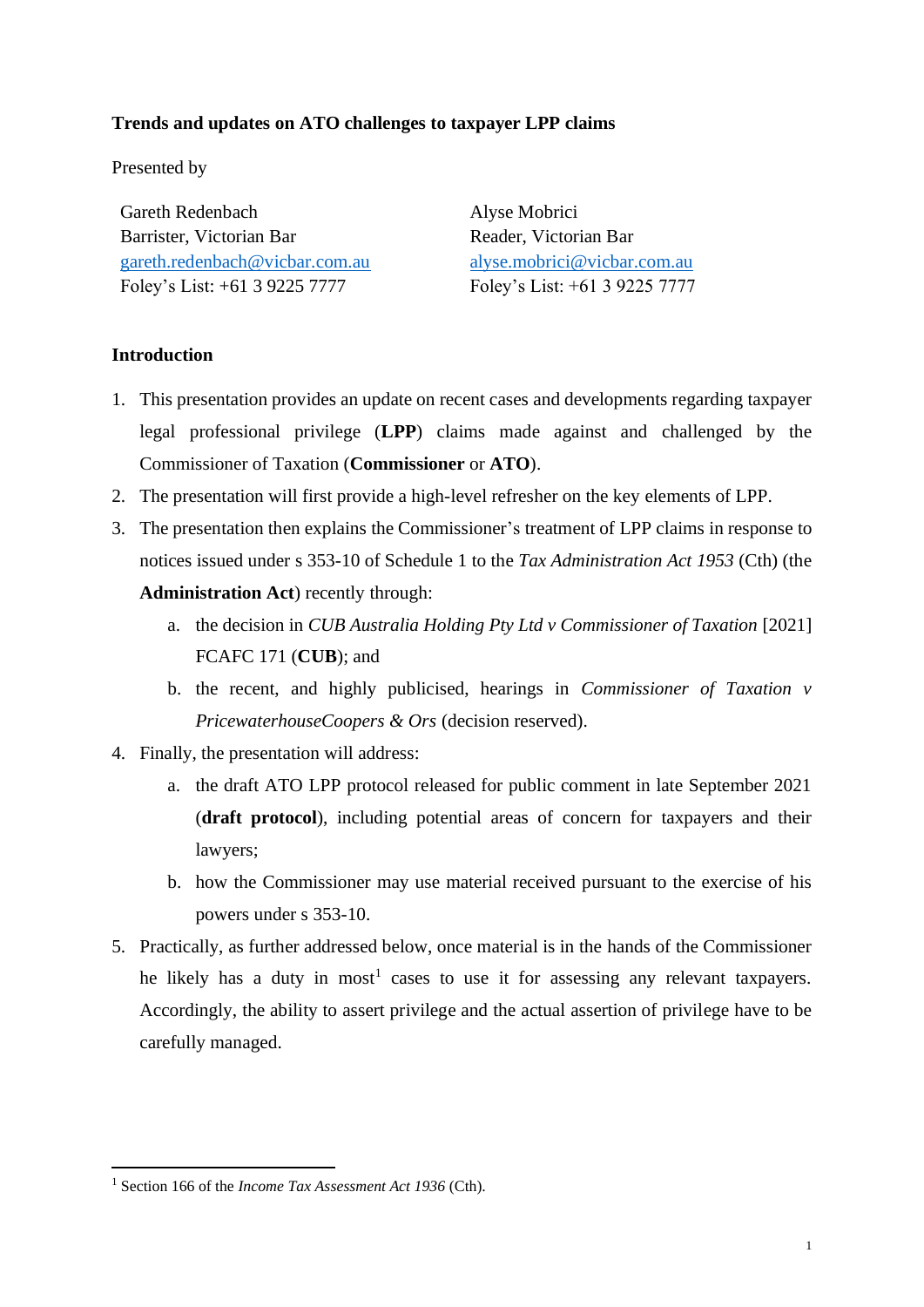### **A. KEY ELEMENTS OF LPP**

- 6. LPP is a longstanding and well recognised common law immunity. <sup>2</sup> Claims for LPP can arise under the Uniform Evidence Acts and at common law. 3
- 7. Specifically, LPP (referred to as Client Legal Privilege) under the *Evidence Act 1995* (Cth) (*Evidence Act*) is relevant to hearings held under that Act and does not extend to pre-trial stages of civil and criminal proceedings.<sup>4</sup> Therefore, when considering making an LPP claim in response to an exercise by the Commissioner of its powers under s 353-10, the relevant source of LPP is usually the common law.<sup>5</sup>
- 8. While the requirements of LPP are well known, their application to any specific document or communication inevitably turns on:
	- a. the features of that document or communication;
	- b. the events that gave rise to the creation of that document or communication; and
	- c. the parties involved in its creation.
- 9. For this reason, the increasing trend towards complex, multi-party, multi-jurisdictional transactions pose unique challenges for the establishment of LPP claims, including the practical consideration of how much time and resources the taxpayer/lawyer should devote to determining and documenting such claims.

#### *Dominant purpose*

10. An essential element of any LPP claim is satisfaction of the dominant purpose test. 6

<sup>2</sup> *The Daniels Corporation International Pty Ltd v Australian Competition and Consumer Commission* (2002) 213 CLR 543, [553].

 $3$  As a general rule, the Uniform Evidence Act applies in curial contexts while the common law remains the source of LPP in non-curial contexts. However, even where the primary source of LPP is the Uniform Evidence Act, as the Uniform Evidence Act does not operate as a code, where the Act is silent on certain matters, the common law will apply.

<sup>4</sup> Section 131A of the *Evidence Act*.

<sup>5</sup> *Commissioner of Australian Federal Police v Propend Finance Pty Ltd* (1997) 188 CLR 501, [590] and *Fieldhouse v Commissioner of Taxation* (1989) 25 FCR 187, [202], [217].

<sup>6</sup> *Federal Commissioner of Taxation v Spotless Services Ltd* (1996) 186 CLR 404.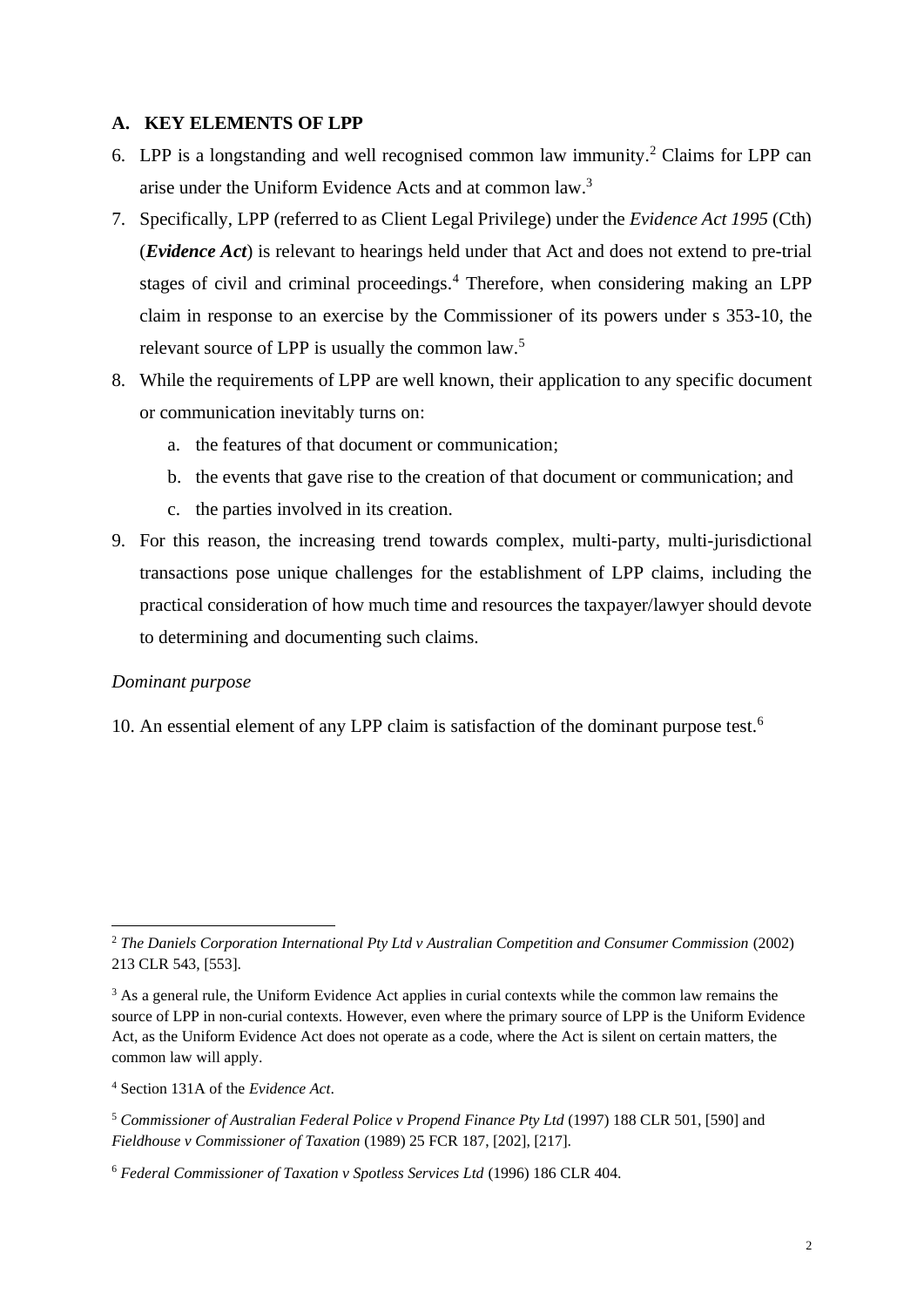- 11. The test requires an objective assessment<sup>7</sup> made at the time the document or communication is brought into existence as to whether, as a matter of fact, $<sup>8</sup>$  the prevailing or most influential</sup> purpose of the document or communication was for obtaining legal advice or in relation to actual or contemplated litigation.<sup>9</sup>
- 12. A pertinent question in considering whether a document or communication has satisfied the dominant purpose test is to ask who is the relevant person from which the purpose of the document or communication can be ascertained. While the correct starting point in most cases will be the client, in some circumstances it may be necessary to consider the purpose of the author or initiator of the communication, and in others the person at whose request or under whose authority the communication was created or made.<sup>10</sup> As transactions become increasingly complex and involve numerous parties across organisations and jurisdictions, the notion of a "corporate purposes" rather than that of a single person is also increasing in prevalence.<sup>11</sup>

## *Independent lawyer giving legal advice*

13. Lawyers employed in private practice will, in most instances, easily meet the requirement of an independent lawyer giving legal advice. In contrast, notwithstanding it is well established that in-house counsels are entitled to claim LPP on behalf of their employer as the client, $12$  such claims appear to attract a greater level of scrutiny, primarily due to

<sup>7</sup> *Esso Australia Resources Ltd v Federal Commissioner of Taxation* (1999) 201 CLR 49; [1999] HCA 67,

<sup>[172].</sup> It is further noted that evidence of the subjective intention of the author or person requesting the creation of the communication or document is significant but not conclusive: *Asahi Holdings (Australia) Pty Ltd v Pacific Equity Partners Pty Ltd (No 4)* [2014] FCA 796, [28]-[34].

<sup>8</sup> *TEC Hedland Pty Ltd v Pilbara* [2020] WASC 364, [23]; *AWB Ltd v Cole* (2006) 152 FCR 382, [110].

<sup>9</sup> *Esso Australia Resources Ltd v Federal Commissioner of Taxation* (1999) 201 CLR 49, [61] (Gleeson CJ, Gaudron and Gummow JJ), [173] (Callinan J).

<sup>10</sup> *ASIC v Mitchell* [2019] FCA 1484, [58].

<sup>11</sup> *Sydney Airports Corp Ltd v Singapore Airlines Ltd* (2005) NSWCA 47. In this case, the Court ultimately considered that the relevant purpose was that of the corporation, not the in-house lawyer. This conclusion was reached by gathering individual purposes of employees acting within the scope of their authority. The Court held that even if the in-house lawyer legitimately considers legal advice or litigation to be dominant, this might not equate with the purpose of the organisation as a whole.

<sup>12</sup> *Attorney-General for the Northern Territory v Kearney* (1985) 158 CLR 500, [530] to [531]; *Waterford v The Commonwealth* (1987) 163 CLR 54, [61]-[62], [79]-[82], [95]; *Ritz Hotels v Charles of the Ritz Ltd* (No 4) (1987) 14 NSWLR 100, [102].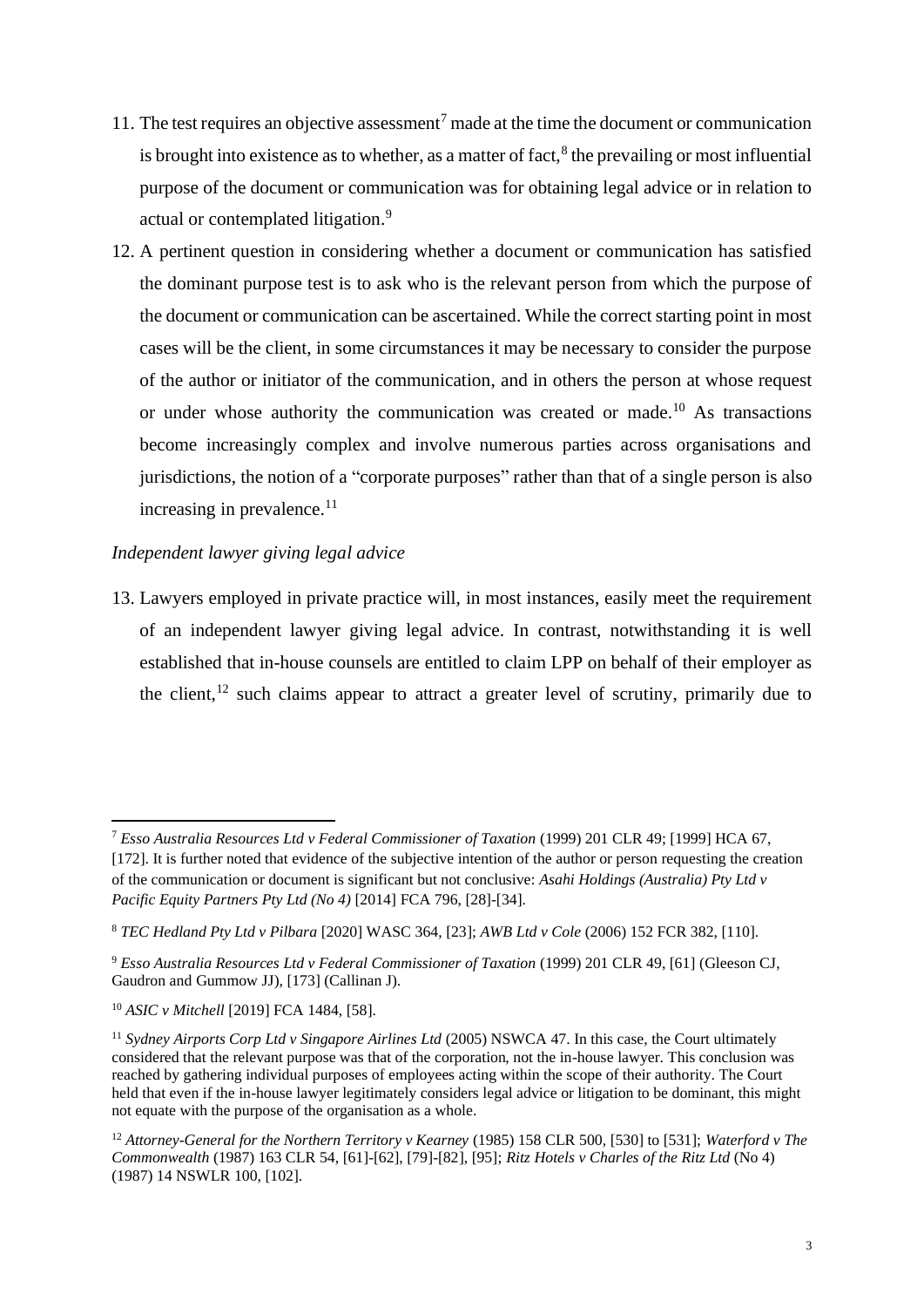questions raised regarding the lawyer's independence and whether the lawyer has given confidential, legal advice.<sup>13</sup>

- 14. Sufficient evidence of an in-house counsel's independence is a question of fact that requires close examination of the nature of the lawyer's employment relationship. The question of whether the lawyer's personal loyalties, duties and interests influence the professional legal advice must be capable of being refuted.<sup>14</sup>
- 15. For similar reasons, lawyers employed by multi-disciplinary practices (**MDP**) are also facing a higher practical, and evidentiary, threshold for establishing claims of LPP. This is discussed further in the context of *Commissioner of Taxation v PricewaterhouseCoopers & Ors* below.

## *Third parties*

16. Confidential communications between a non-legal practitioner (**non-lawyer**) and a lawyer will be privileged if such communications can satisfy the dominant purpose test.<sup>15</sup>While confidential communications between a non-lawyer and a client can also attract LPP, in practice, it may be difficult for such communications to satisfy the dominant purpose test. This is because in such circumstances there is a greater risk that the client conducted itself in a manner that indicates its intended use of the communication is to inform itself of its subject matter as opposed to seeking legal advice or in relation to current or anticipated litigation. This is especially the case where the client filters, adapts or modifies the nonlawyer's communication.<sup>16</sup>

#### *Emails*

- 17. When considering LPP claims in relation to emails with multiple addressees, each individual email between the sender and the recipient must be considered separately.<sup>17</sup>
- 18. Further, courts will likely distinguish between whether a recipient is a "to" or "cc" on the original email chain, where such allocation will often be regarded as a deliberate choice,

<sup>13</sup> *Commonwealth v Vance* (2005) 158 ACTR 47; *Sydney Airports Corp Ltd v Singapore Airlines Ltd* (2005) NSWCA 47, [24].

<sup>14</sup> *Telstra Corp Ltd v Minister for Communications, Information Technology & the Arts* (No 2) [2007] FCA 1445, [35]-[41].

<sup>15</sup> *Pratt Holdings v Commissioner of Taxation* (2004) 136 FCR 357, [41]-[48]

<sup>16</sup> *Pratt Holdings v Commissioner of Taxation* (2004) 136 FCR 357, [41]-[48]; *Asahi Holdings (Australia) Pty Ltd v Pacific Equity Partners Pty Ltd* [2014] FCA 796, [38]-[44].

<sup>17</sup> *TEC Hedland Pty Ltd v Pilbara* [2020] WASC 364, [29].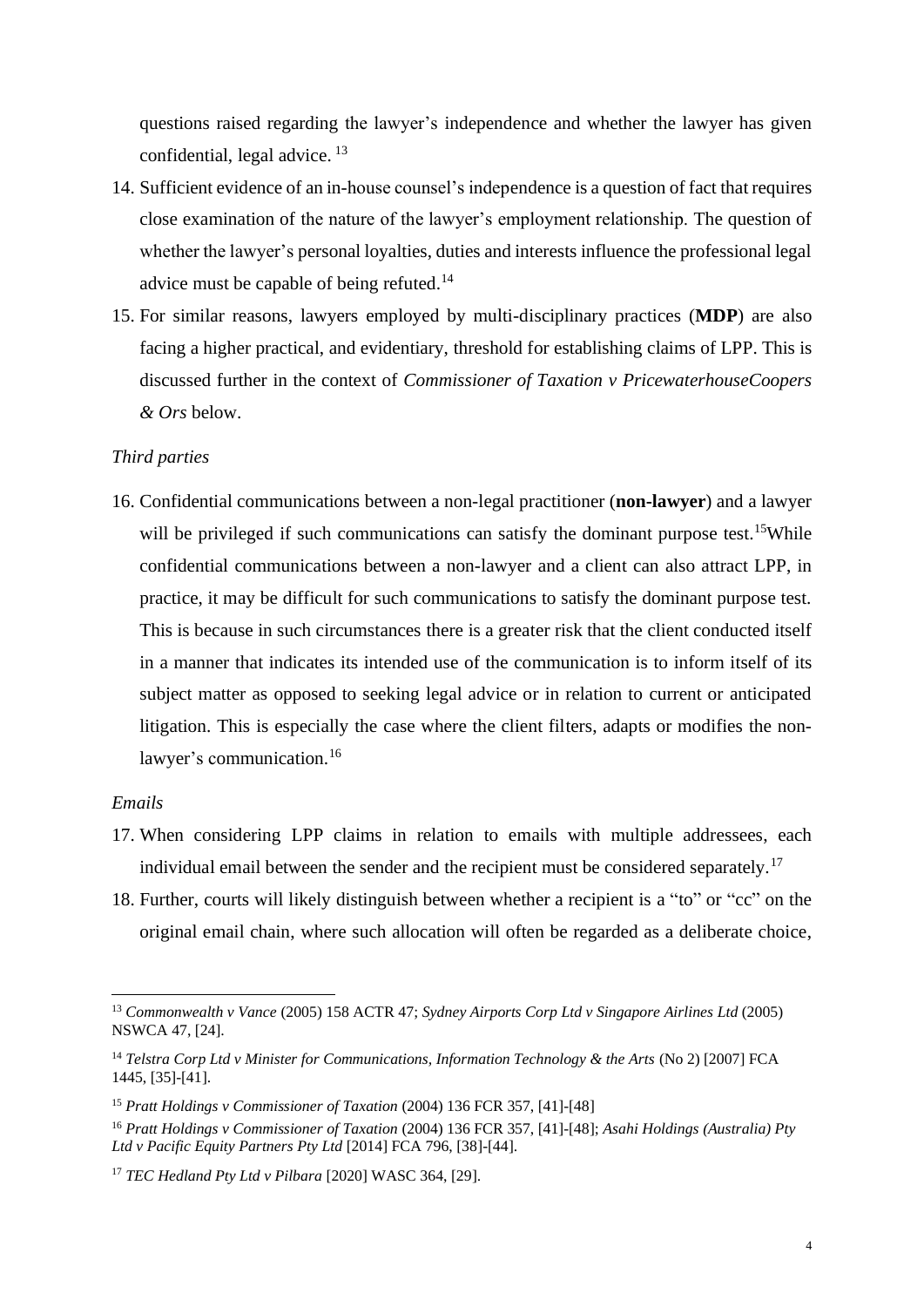and whether a recipient is a "to" or a "cc" on a reply all, where such allocation will likely be regarded as unintentional.<sup>18</sup>

# **B. THE COMMISSIONER'S INFORMATION GATHERING POWER**

- 19. Section 353-10 of Schedule 1 to the TAA gives the Commissioner the power to require a taxpayer to give the Commissioner any information that it requires for the purpose of the administration or operation of a taxation law.
- 20. This power can be validly exercised to seek information for various reasons, including to make wide-ranging enquiries.<sup>19</sup> Notwithstanding the breadth of this power, it does not abrogate LPP where appropriately asserted and claimed by a recipient to prevent disclosure.<sup>20</sup> Therefore, the Commissioner cannot, in its exercise of this power, encroach on a taxpayer's common law right to  $LPP<sup>21</sup>$  Nor is the Commissioner able to determine whether LPP applies as a matter of law: that power is remanded to the Courts.<sup>22</sup> Accordingly, this sets up a procedure whereby:
	- a. the Commissioner issues a notice pursuant to s 353-10;
	- b. the addressee claims LPP in respect of particular communications;
	- c. the Commissioner either accepts the claim or challenges the claim in Court.
- 21. The potential remedies against a recipient of s 353-10 notice for over-asserting privilege include the ATO seeking recovery of costs if it successfully challenges LPP claims in court proceedings, penalties for making a false or misleading statement to the Commissioner, referral to prosecution for failure to comply with s 353-10 and, in the case of lawyers, referring them to the appropriate professional body. It is not impossible to imagine a case where overly aggressive, and false, privilege claims could form part of an element of further offences, such as conspiracy to defraud the Commonwealth.<sup>23</sup>
- 22. The tension between LPP claims and s 353-10 is particularly prevalent in cases where the Commissioner seeks further information or particulars under this section to determine whether to accept or challenge a taxpayer's LPP claim, as evident in CUB.

<sup>18</sup> *TEC Hedland Pty Ltd v Pilbara* [2020] WASC 364, [62].

<sup>19</sup> See for example *Federal Commissioner of Taxation v Australia and New Zealand Banking Group Ltd* (1979) 143 CLR 499.

<sup>20</sup> *.*c.f. *Glencore International AG v Commissioner of Taxation* [2019] HCA 26.

<sup>21</sup> See for example *LHRC v Federal Commissioner of Taxation* [2015] FCAFC 184; (2015) 239 FCR 240, [10].

<sup>&</sup>lt;sup>22</sup> *CUB Australia Holding Pty Ltd v Commissioner of Taxation* [2021] FCAFC 171, [29].

<sup>23</sup> Section 135.4 of the *Criminal Code Act 1995* (Cth).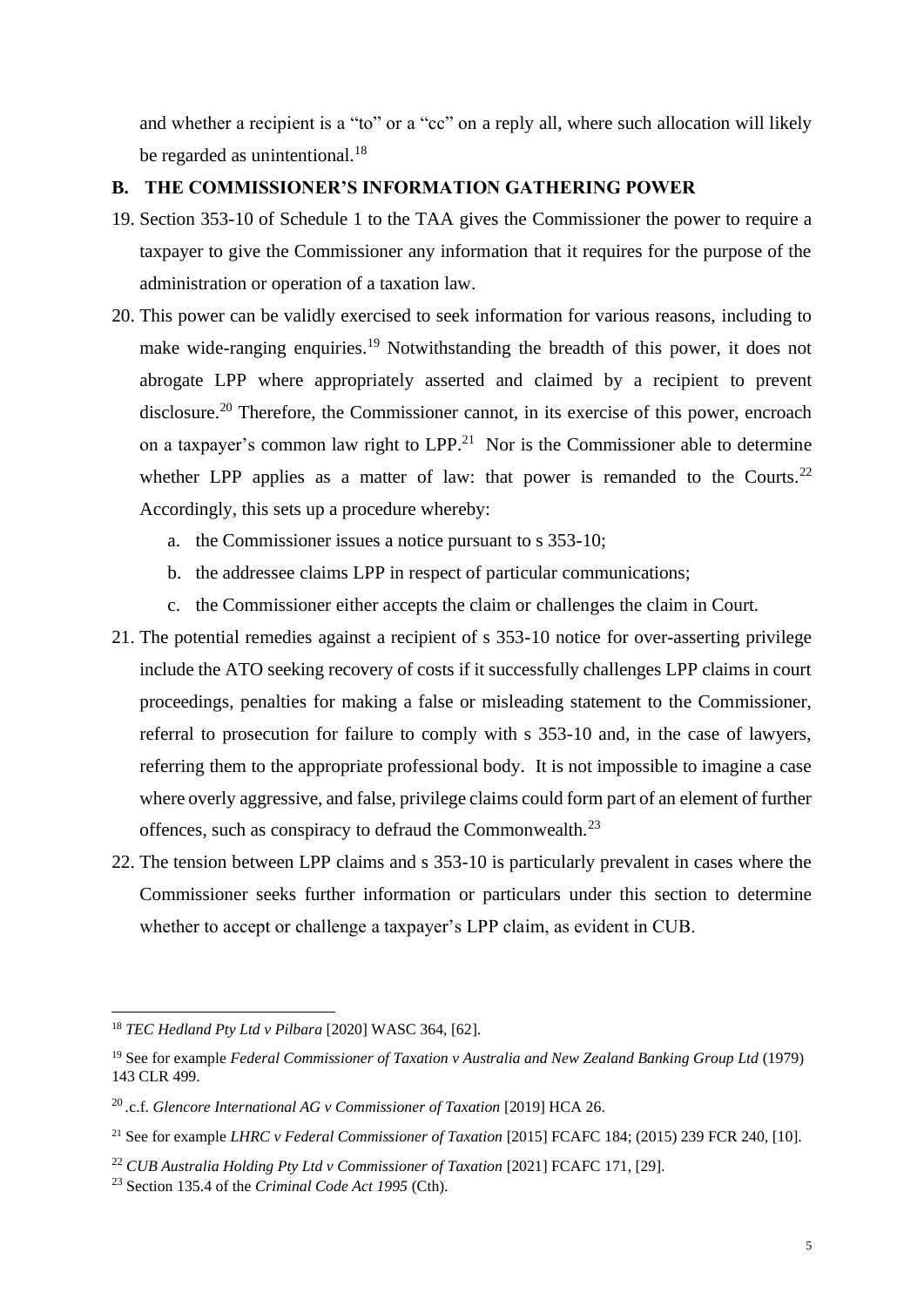#### **C.** *CUB Australia Holding Pty Ltd v Commissioner of Taxation* **[2021] FCAFC 171**

- 23. CUB confirms the broad ambit of the Commissioner's power under s 353-10 in circumstances where the Commissioner seeks information from the taxpayer to determine whether to accept or challenge LPP claims.
- 24. In CUB, the Commissioner issued a notice to CUB under s 353-10 requesting particulars for documents in respect of which CUB claimed LPP. CUB sought judicial review of the Commissioner's decision to issue the notice on the basis that the request was not a proper exercise of power.
- 25. At first instance, the primary judge held that the Commissioner's purpose (or substantial purpose) in exercising his power was, as a whole and in context, to obtain information necessary to determine whether to accept or challenge CUB's LPP claim and **not** to determine the validity of CUB's LPP claim. For this reason, the court found that it was a proper exercise of power by the Commissioner to rely on s 353-10 to seek information to determine whether to accept or challenge an LPP claim.
- 26. On appeal, Middleton, McKerracher and Griffiths JJ again considered whether, as a matter of fact, the Commissioner's primary or substantive purpose for issuing the notice was improper. $24$  Based on the uncontested evidence before the Full Court, it found the Commissioner's purpose in requesting the information was to obtain enough information to decide whether to challenge the claims for LPP.<sup>25</sup>
- 27. It can be inferred from both the primary judge and the Full Court that any purported determination by the Commissioner of the validity of LPP claim would be beyond power.<sup>26</sup> Both the primary judge and the Full Court relied on the fact that the information sought by the Commissioner (i.e. the title of each document, the subject line of each email, the name of the author, and the name of each person to whom the document was communicated)

<sup>&</sup>lt;sup>24</sup> The first ground of appeal, which was also rejected by the Full Court was whether the primary judge erred in applying the correct legal test relating to whether the exercise of the power was for a proper purpose. The Court agreed that the proper test is where a statutory power is exercised for multiple purposes, and one of those purposes is improper, the exercise of the power will be vitiated if the improper purpose was a substantial purpose. However, this ground was not successful because the Full Court found that the primary judge correctly found there was only one purpose identified by the Commissioner in the exercise of its power, and therefore a consideration of multiple purposes was not required (see [25]).

<sup>&</sup>lt;sup>25</sup> *CUB Australia Holding Pty Ltd v Commissioner of Taxation* [2021] FCAFC 171, [10]. See also at [13] where the Full Court held that it was tolerably clear that the Commissioner was saying that he needed the information to decide for himself whether to press for production of the documents.

<sup>26</sup> Ibid, [29].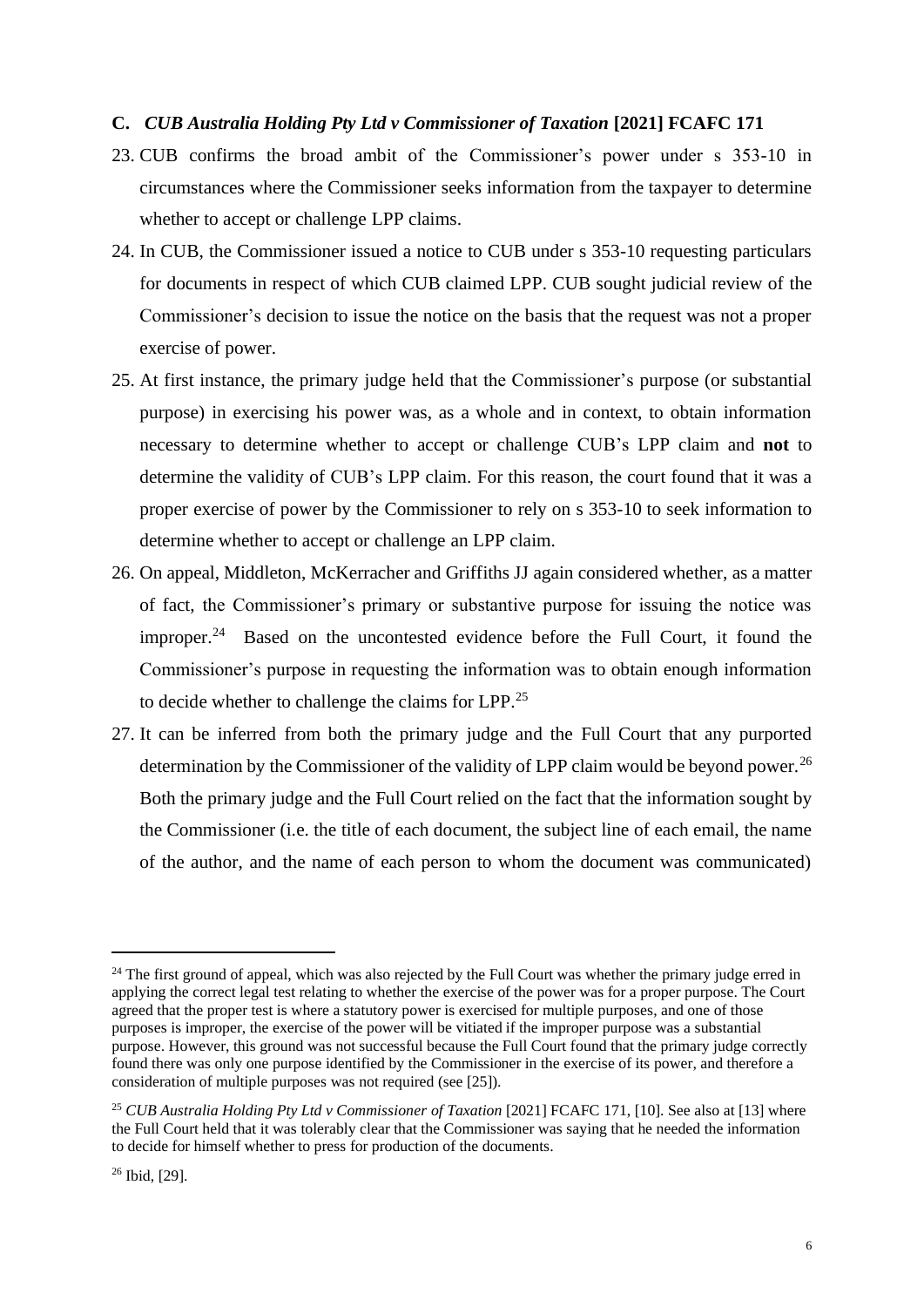would not enable him to determine the actual validity of CUB's LPP claim.<sup>27</sup> The decision in CUB does provide a strong platform upon which the Commissioner can continue to exercise his powers under s 353-10 to obtain information he requires to ascertain whether he should challenge LPP claims. Practically this gives rise to the issue of the taxpayer having to gauge, without being able to be sure, what particulars are sufficient for the Commissioner to inform his view on whether to challenge privilege without disclosing enough material particulars that the privilege is inadvertently waived.

- 28. More positively for addresses of s 353-10 notices, *CUB* also recognises that it is, in certain circumstances, proper for there to be negotiations between the Commissioner and a taxpayer regarding the ambit of such information.<sup>28</sup> In particular, the Full Court commented that the draft notice sent by the Commissioner to CUB was substantially broader than the final notice<sup>29</sup> which appears to provide some implicit support for the proposition that the Commissioner may not have been entitled to all the information sought in the draft notice.<sup>30</sup>
- 29. As discussed further below, step two of the draft protocol sets out a list of information or particulars required by the Commissioner to determine an LPP claim. How this list compares to the draft and final notices issued in CUB, and therefore the extent to which taxpayers and lawyers should follow the draft protocol remains an open question.

### **D. THE COMMISSIONER'S DRAFT LPP PROTOCOL**

30. On 22 September 2021, the ATO released the draft protocol for public consultation. The draft protocol sets out the ATO's recommended approach for taxpayers and lawyers when making LPP claims. While the draft protocol, once implemented, will be voluntary, the current draft does not shy away from pointing out the consequences for taxpayers and lawyers who make improper LPP claims.<sup>31</sup>

*What is the ATO's recommended approach?*

<sup>&</sup>lt;sup>27</sup> Ibid, [32]. CUB attempted to overcome this difficulty by submitting that the Commissioner's request for particulars was indicative of his attempt to determine the LPP claim, and that prior to the determination of an LPP claim by a court no such particulars should be sought. This submission was not accepted by the Full Court.

<sup>28</sup> Ibid, [62].

<sup>29</sup> Ibid, [46] and [47].

<sup>30</sup> Ibid, [46] and [47].

<sup>&</sup>lt;sup>31</sup> These include the ATO seeking recovery of costs if it successfully challenges LPP claims in court proceedings, penalties for making a false or misleading statement to the Commissioner, referral to prosecution for failure to comply with s 353-10 and, in the case of lawyers, referring them to the appropriate professional body.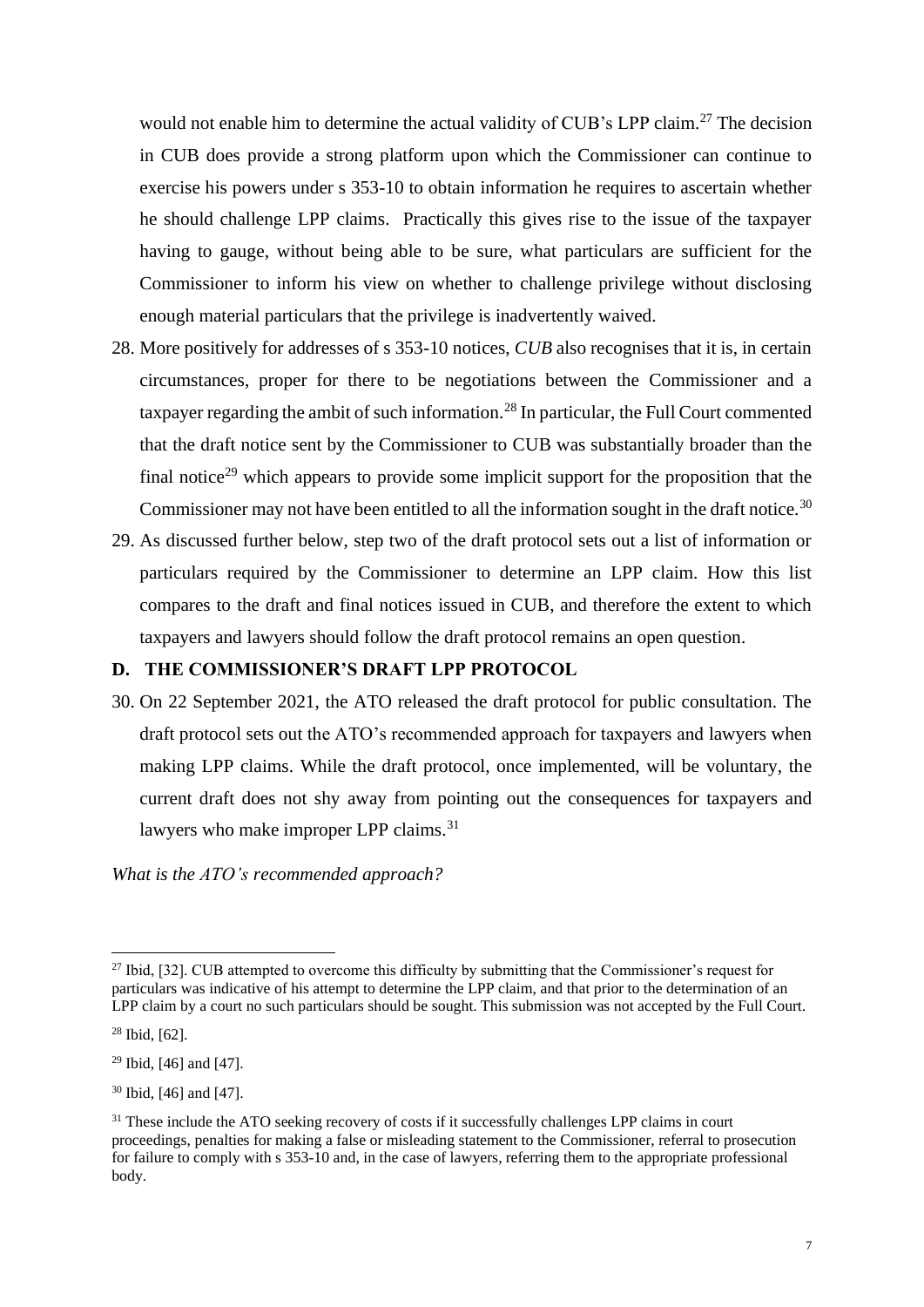- 31. The draft protocol establishes a three-step process for how taxpayers and their lawyers should prepare an LPP claim:<sup>32</sup>
	- a. First: assess the nature of the legal engagement and each individual communication;
	- b. Second: explain the claim by setting out the sufficient particulars; and
	- c. Third: advise the ATO on the approach taken to assess the LPP claim.
- 32. It is the second step, namely the level of particularisation required by the ATO, that is most likely to cause concern for taxpayers and lawyers, both from an LPP perspective and a practical perspective.
- 33. While it is well accepted that to make an LPP claim you need to "tell a small part of your secret in order to keep your secret",<sup>33</sup> the necessary extent of disclosure is often one of fact and degree.
- 34. Some of the requested standard particulars in the draft protocol may go beyond what would typically be expected to establish an LPP claim. For example, the ATO recommends that a taxpayer/lawyer provide: 34
	- a. the identity and role of each person between whom the document/communication is made (including the name, position and organisation of each person who received the document);
	- b. the title or subject line of the communication;
	- c. the dominant purpose for which the communication was made;
	- d. the legal issue being advised on; and
	- e. whether the document/communication was forwarded.
- 35. In addition, further particulars are required where the legal adviser is an in-house counsel, or the communication/document involves non-lawyers.<sup>35</sup>
- 36. The extent of required particularisation in the draft protocol has attracted some criticism from the Law Council of Australia who publicly commented that such requirements were an "overreach".<sup>36</sup>

<sup>32</sup> See paragraph 9 of the draft protocol.

<sup>33</sup> See, for example, *Rinehart v Rinehart* [2016] NSWCA 58 and *State of Victoria v Tabcorp Holdings Ltd* [2013] VSCA 180.

<sup>&</sup>lt;sup>34</sup> See paragraph 28 of the draft protocol.

<sup>35</sup> See paragraphs 29 and 30 of the draft protocol.

<sup>&</sup>lt;sup>36</sup> Law Council of Australia, *Some concerns remain for the Law Council over ATO draft privilege protocol* (23 September 2021) <https://www.lawcouncil.asn.au/media/media-releases/some-concerns-remain-for-the-lawcouncil-over-ato-draft-privilege-protocol>. It is arguable that this has been addressed to some extent in the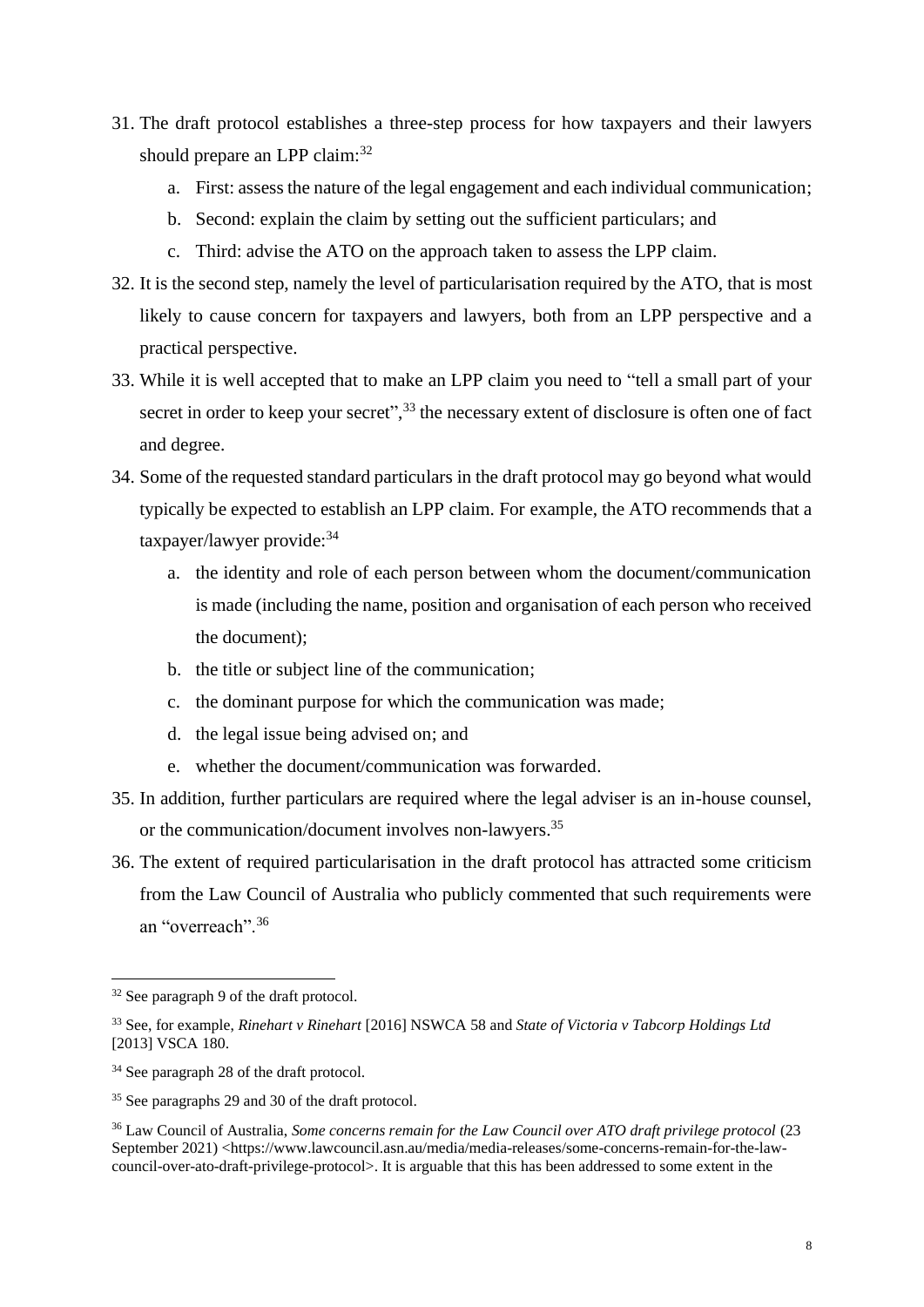37. Two further issues relating to the level of particularisation are potential waiver as well as practical considerations regarding the time and resources required to sufficiently articulate such particulars where LPP claims are to be made over hundreds or even thousands of documents.

## *Particular ATO concerns*

- 38. In an addendum to the draft protocol, the ATO has outlined some of its concerns that underpin the draft protocol and the way it approaches taxpayer LPP claims more broadly.
- 39. The ATO provides six arrangements that give rise to particular concern:
	- a. contrived arrangements with a purpose to conceal communications from the ATO;
	- b. routing advice through a lawyer merely for the purpose of claiming LPP;
	- c. legal engagements entered into after the substance of advice was provided by nonlegal persons;
	- d. concepts and ideas proactively promoted or marketed prior to legal engagement and unsolicited by the taxpayer;
	- e. communications exclusively between non-legal persons where the involvement of a lawyer is not apparent; and
	- f. unclear and potentially overlapping or inconsistent capacities and relationships designated to different members of a firm.
- 40. The first five concerns are largely self-evident and in most cases would likely fall outside the scope of what is required to establish LPP. However, the final concern, while understandable from the ATO's perspective, poses practical challenges given the realities of modern-day tax transactions, which almost inevitably require input from both lawyers and non-lawyers. This concern may also be inconsistent with the fact that LPP claims can be made over third party documents and communications in particular circumstances.
- 41. The ATO has also expressed concern regarding bulk LPP claims and computer assisted technology being used as the sole basis for asserting LPP claims.<sup>37</sup>
- 42. Lawyers and taxpayers will need to afford significant consideration to the appropriate balance between judiciously using limited resources and ensuring that they have a sufficient level of confidence in the strength of their LPP claim.

protocol by the ATO acknowledging that such particulars do not need to be provided where they would disclose the content of the advice (see for example paragraphs 28(j) and 28(k) of the draft protocol).

<sup>37</sup> See paragraph 15 of the draft protocol.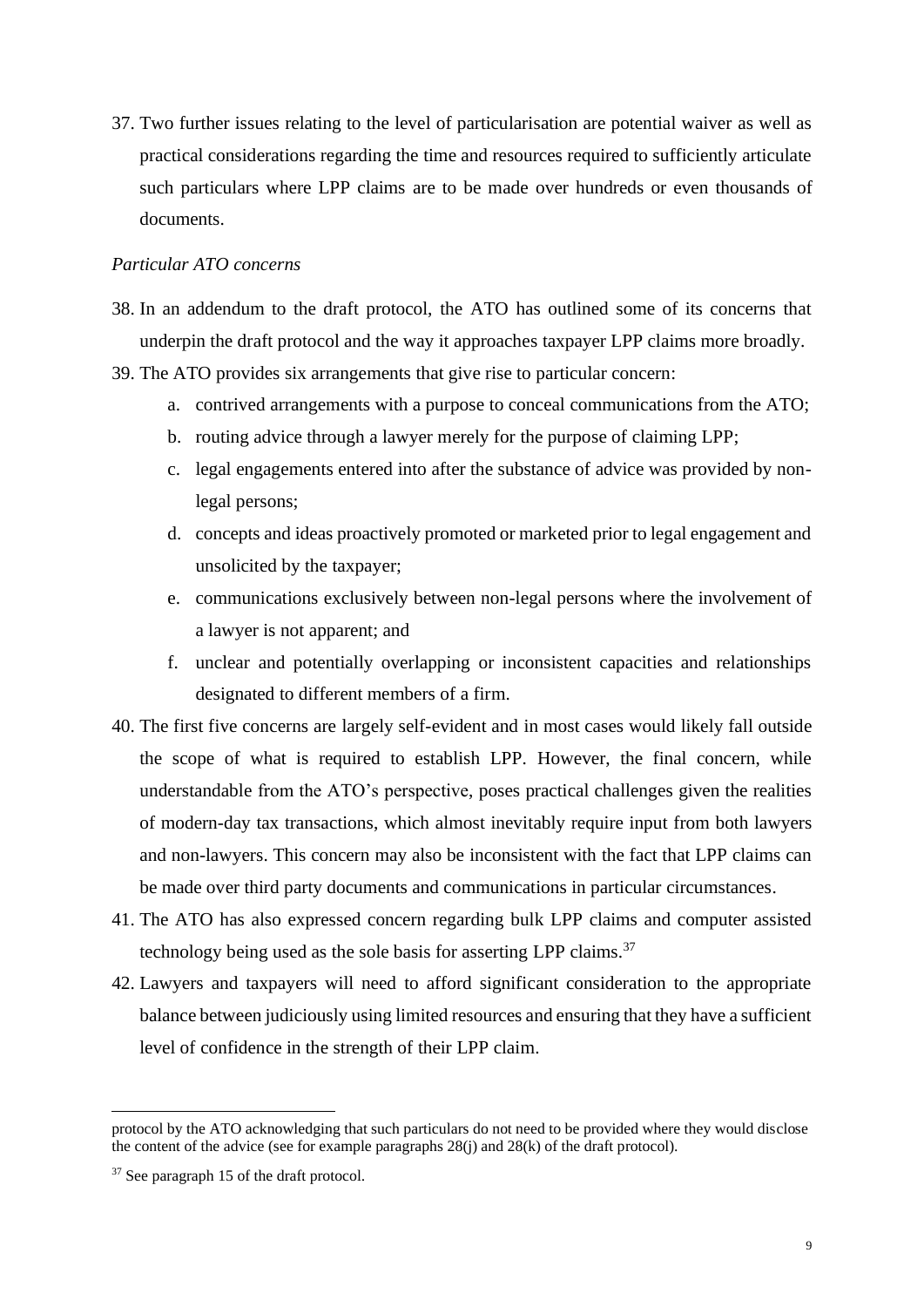43. Given the concerns raised by the ATO in the draft protocol, the current proceedings of *Commissioner of Taxation v PricewaterhouseCoopers & Ors* was perhaps somewhat inevitable.

## **E.** *COMMISSIONER OF TAXATION v PwC & ORS*

- 44. This case is currently before Moshinsky J in the Federal Court of Australia.
- 45. In this case, the Commissioner challenged PwC's LPP claims over 15,500 documents arguing there was no LPP due to, among other things, the absence of the lawyer-client relationship and a failure to meet the dominant purpose test. Issue was also taken with LPP claims made over documents created prior to the formal engagement of PwC. A sample of 100 documents is being considered by the Court.
- 46. The Commissioner's oral submissions centred on PwC's MDP and multi-jurisdictional structure, the establishment of the overall engagement of PwC, and the involvement of the lawyer and the capacity in which he was acting in the transaction.
- 47. Amicus curiae, who intervened to address foundational LPP issues regarding LPP claims made by an MDP, made submissions that emphasised the difference between an LPP claim made by a lawyer employed by an MDP and one employed by a traditional law firm. The existence of such a difference was heavily opposed by senior counsel for PwC.
- 48. Submissions also demonstrated the Commissioner's strong dislike of the establishment of "an umbrella of privilege" through colourful analogies such as the lawyer "bookending" the transaction and PwC's MDP set up constituting a "smorgasbord of offerings" covered by the "cling wrap" of LPP.
- 49. Of particular interest was the evidence relied on by both the Commissioner and PwC to establish the role and importance of the lawyer in the overall transaction. Significant attention was afforded to the hours he worked on the matter compared with other nonlawyers, his charge-out rate compared with other non-lawyers and the basis for his inclusion in certain emails.
- 50. Also of interest was the different approach taken by the parties regarding the establishment of LPP in circumstances where it was claimed over multiple documents. Both the Commissioner and PwC's submissions were aimed at a more holistic assessment of the existence of a valid LPP claim, whereas amicus curiae emphasised that the proper approach required a document-by-document assessment.
- 51. The outcome of this case will likely have significant consequences for how the Commissioner responds to LPP claims made by lawyers in a "Big Four" firm, and how the Big Four in turn respond to any new or altered approach from the Commissioner.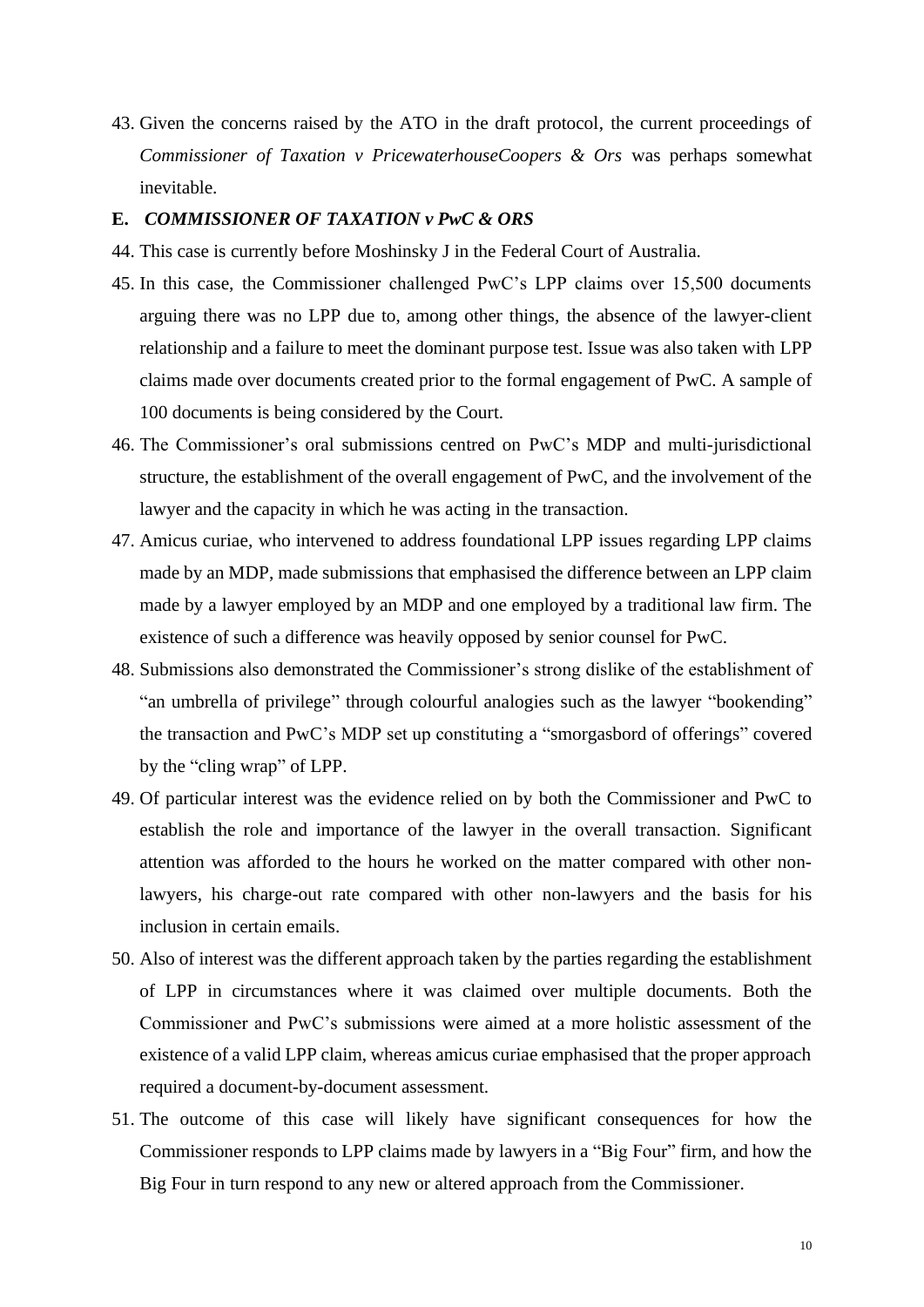#### **F. WHAT CAN THE COMMISSIONER USE THE MATERIAL RECEIVED FOR?**

52. Section 166 of the *Income Tax Assessment Act 1936* (Cth) relevantly provides:

## **166 Assessment**

From the returns, **and from any other information in the Commissioner's possession**, or from any one or more of these sources, **the Commissioner shall make an assessment of the amount of the taxable income** (or that there is no taxable income) of any taxpayer, and of the tax payable thereon (or that no tax is payable).

- 53. Once Commissioner possesses material, he can and arguably must use it for the purpose of assessing any relevant taxpayers pursuant to s 166 of the Income Tax Assessment Act 1936 (Cth). The Commissioner's statutory power or obligation to assess using information in his possession overrides the source of information, including at least:
	- a. information intended to be confidential between parties;<sup>38</sup>
	- b. information obtained in breach of foreign law;<sup>39</sup>
	- c. legal professional privilege;  $40$  or
	- d. material that could have been prevented from being disclosed.<sup>41</sup>
- 54. This means that once material has been disclosed to the Commissioner that material generally must be used, if relevant, to assess the particular taxpayer and any other taxpayer to whose affairs it relates. There is no requirement the Commissioner only have regard to material provided under a s 353-10 notice for a particular purpose. Nor is there any requirement the material is quarantined to the assessment of the person who provided it. This raises practical issues for taxpayers who are transactional intermediaries and receive a s 353-10 notice (e.g. counterparties to a transaction) and professional intermediates (such as accountants, advisers) and those holding third party assets (such as fund managers).
- 55. Each type of intermediary may have a particular set of obligations to other parties. A counterparty to a transaction may have an obligation to not take steps which would impair the value of assets it has sold, an accountant or investment banking advisor would have a duty of loyalty to a client and a fund manager would owe fiduciary duties to its clients. Whether or not the relevant duty would extend to not disclosing material in respect of which

<sup>38</sup> *Federal Commissioner of Taxation v Donoghue* (2015) 237 FCR 316.

<sup>39</sup> *Denlay v Federal Commissioner of Taxation* (2011) 193 FCR 412.

<sup>40</sup> *Glencore International AG v Commissioner of Taxation* [2019] HCA 26.

<sup>41</sup> *Glencore International AG v Commissioner of Taxation* [2019] HCA 26; *Federal Commissioner of Taxation v Donoghue* (2015) 237 FCR 316.